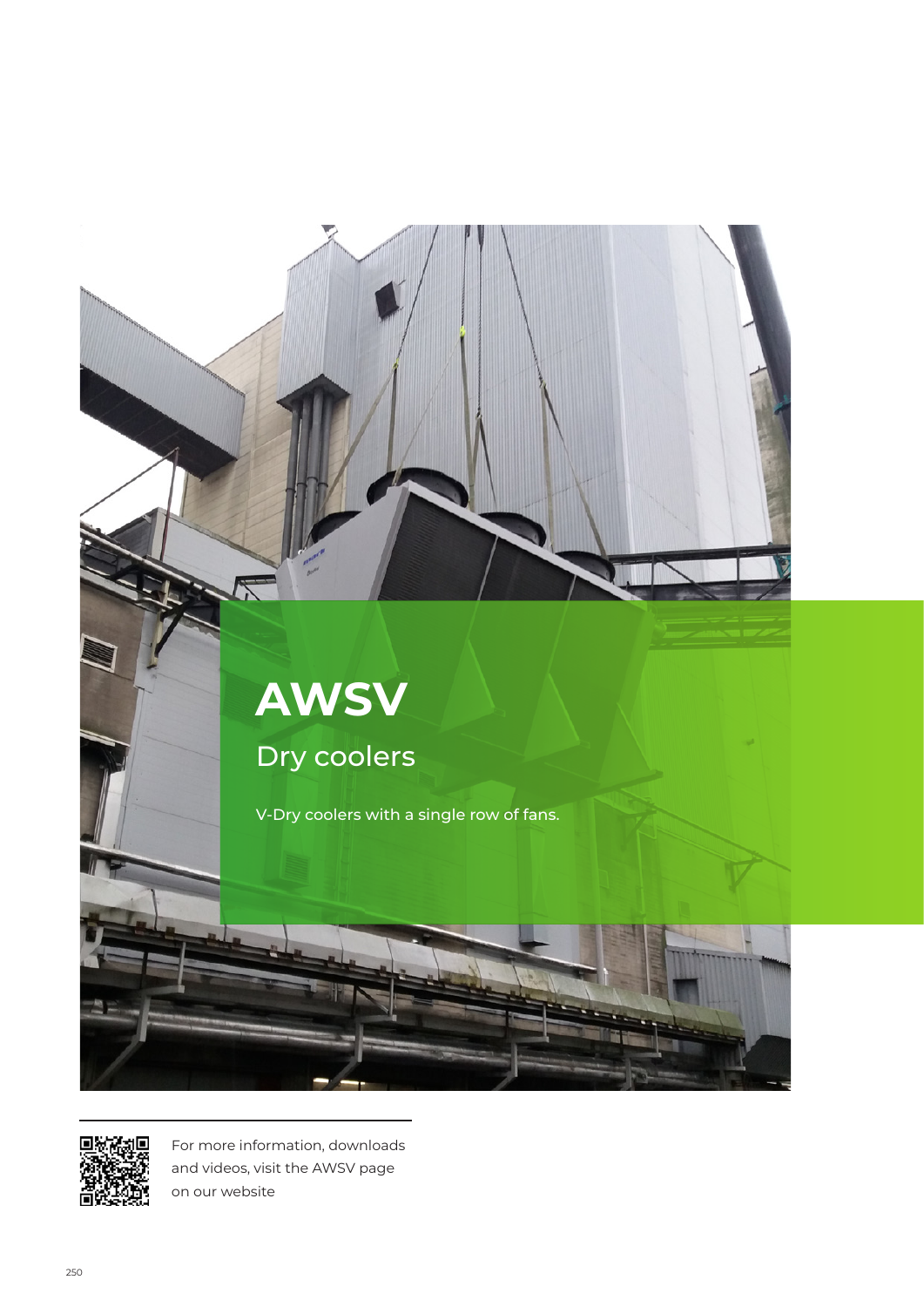

### **V-Dry coolers with a single row of fans**

De Mark AWSV is a serie of Dry Coolers with two coils and a single row of fans, arranged in a "V-shape". Both the standard version and the low-noise version are available in cooling capacities from 130 kW to 964 kW. Larger capacities on request.

The AWSV Dry Coolers are compact and robust. They are made of galvanized steel for both horizontal and vertical mounting using the correct kit. The units are equipped with anchor and lifting points for placement.

The chassis and housing are fully protected with a paint layer with a high corrosion resistance that offers maximum weather resistance. The parts are each coated in RAL 9002 prior to assembly.

Mark single row V-Dry Coolers are equipped with heat exchangers with a copper tube and aluminum fins. They are equipped with a steel threaded connection.

The fans incorporate 3-phase asynchronous external rotor motors with IP54 protection level, class F insulation, with the possibility of connecting them in star or delta, having in this way two speeds of operation.

#### **Product features**

- Optimized EC fans
- Multi circuit water connection
- **Compact**
- Quiet
- Robust
- **Economical**
- Completely wired up to the terminal box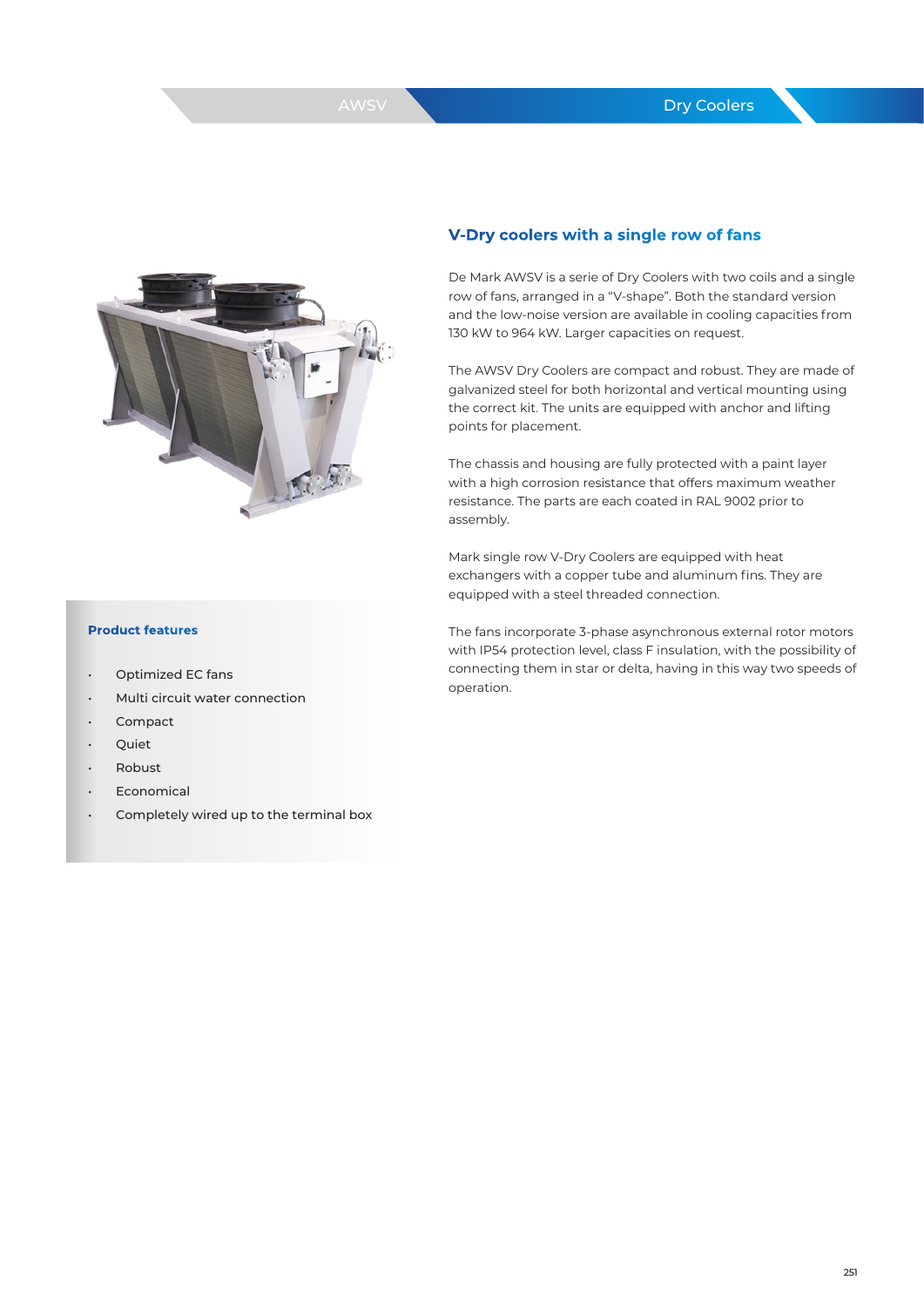### Dry Coolers

## **Dimensions**





#### AWSVN series - Ø 800 mm fans - standard version

| Type           | Number of<br>fans | Surface        | Internal<br>volume | Connection       | $\overline{A}$ | B    | $\mathsf{C}$ | Weight |
|----------------|-------------------|----------------|--------------------|------------------|----------------|------|--------------|--------|
|                |                   | m <sup>2</sup> | dm <sup>3</sup>    | Ø                | mm             | mm   | mm           | kg     |
| AWSVN-42C-130M |                   | 402            | 53                 |                  |                |      |              | 710    |
| AWSVN-42D-148M | 2                 | 536            | 70                 | 2 <sup>n</sup>   | 2342           | 1875 | 1390         | 757    |
| AWSVN-43C-195M | 3                 | 603            | 79                 | 2 <sup>n</sup>   | 3342           | 1875 | 1390         | 1029   |
| AWSVN-43D-222M |                   | 804            | 106                |                  |                |      |              | 1100   |
| AWSVN-44C-261M | 4                 | 804            | 106                | 2" 1/2           | 4342           | 1875 | 1390         | 1275   |
| AWSVN-44D-296M |                   | 1072           | 141                |                  |                |      |              | 1370   |
| AWSVN-45C-326M | 5                 | 1005           | 132                | 2" 1/2           | 5342           | 1875 | 1390         | 1560   |
| AWSVN-45D-371M |                   | 1340           | 177                |                  |                |      |              | 1679   |
| AWSVN-46C-392M | 6                 | 1206           | 159                | $\mathfrak{Z}^n$ | 6342           | 1875 | 1390         | 1834   |
| AWSVN-46D-445M |                   | 1608           | 212                |                  |                |      |              | 1976   |

#### AWSVB series - Ø 800 mm fans - low noise fans

| Type           | Number of<br>fans | Surface        | Internal<br>volume | Connection      | $\mathsf{A}$ | B    | $\mathsf{C}$ | Weight |
|----------------|-------------------|----------------|--------------------|-----------------|--------------|------|--------------|--------|
|                |                   | m <sup>2</sup> | dm <sup>3</sup>    | Ø               | mm           | mm   | mm           | kg     |
| AWSVB-42C-97M  | 2                 | 402            | 53                 | 2 <sup>n</sup>  | 2342         | 1875 | 1390         | 700    |
| AWSVB-42D-108M |                   | 536            | 70                 |                 |              |      |              | 747    |
| AWSVB-43C-146M | 3                 | 603            | 79                 | 2 <sup>n</sup>  | 3342         | 1875 | 1390         | 1014   |
| AWSVB-43D-162M |                   | 804            | 106                |                 |              |      |              | 1085   |
| AWSVB-44C-195M |                   | 804            | 106                |                 |              | 1875 | 1390         | 1255   |
| AWSVB-44D-217M | $\overline{4}$    | 1072           | 141                | 2" 1/2          | 4342         |      |              | 1350   |
| AWSVB-45C-244M | 5                 | 1005           | 132                | 2" 1/2          | 5342         | 1875 | 1390         | 1535   |
| AWSVB-45D-272M |                   | 1340           | 177                |                 |              |      |              | 1654   |
| AWSVB-46C-293M | 6                 | 1206           | 159                | $\mathcal{Z}''$ | 6342         |      |              | 1804   |
| AWSVB-46D-326M |                   | 1608           | 212                |                 |              | 1875 | 1390         | 1946   |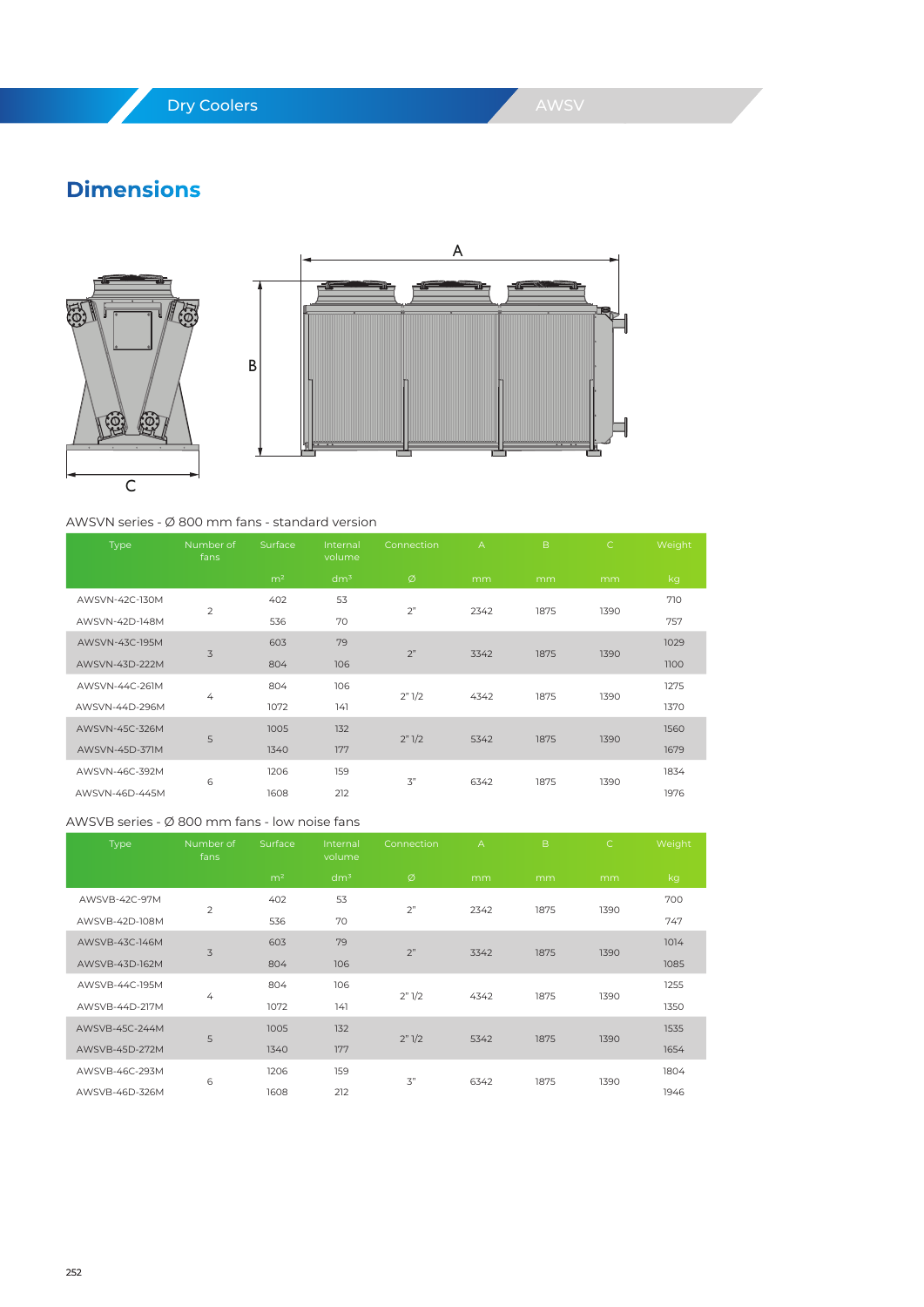#### AWSVN series - Ø 910 mm fans - standard version

| Type           | Number of<br>fans | Surface        | Internal<br>volume | Connection       | $\overline{A}$ | B.   | $\mathsf{C}$ | Weight |
|----------------|-------------------|----------------|--------------------|------------------|----------------|------|--------------|--------|
|                |                   | m <sup>2</sup> | dm <sup>3</sup>    | Ø                | mm             | mm   | mm           | kg     |
| AWSVN-52C-195M |                   | 712            | 93                 |                  |                |      |              | 993    |
| AWSVN-52D-220M | 2                 | 950            | 125                | 2" 1/2           | 3425           | 2047 | 1390         | 1076   |
| AWSVN-52F-244M |                   | 1425           | 187                |                  |                |      |              | 1242   |
| AWSVN-53C-287M |                   | 1069           | 140                |                  |                |      |              | 1405   |
| AWSVN-53D-324M | 3                 | 1425           | 187                | 2" 1/2           | 4925           | 2047 | 1390         | 1531   |
| AWSVN-53F-361M |                   | 2138           | 281                |                  |                |      |              | 1781   |
| AWSVN-54C-390M |                   | 1425           | 187                |                  |                |      |              | 1919   |
| AWSVN-54D-439M | $\overline{4}$    | 190            | 250                | $\mathfrak{Z}^n$ | 6425           | 2047 | 1390         | 2085   |
| AWSVN-54F-488M |                   | 2851           | 375                |                  |                |      |              | 2417   |
| AWSVN-55C-493M |                   | 1781           | 234                |                  |                |      |              | 2159   |
| AWSVN-55D-555M | 5                 | 2375           | 312                | 4 <sup>n</sup>   | 7925           | 2047 | 1390         | 2365   |
| AWSVN-55F-615M |                   | 3563           | 469                |                  |                |      |              | 2777   |
| AWSVN-56C-535M |                   | 2382           | 273                |                  |                |      |              | 2492   |
| AWSVN-56D-618M | 6                 | 3176           | 364                | 4 <sup>n</sup>   | 9425           | 2047 | 1390         | 2720   |
| AWSVN-56F-715M |                   | 4624           | 546                |                  |                |      |              | 3177   |
| AWSVN-57C-629M |                   | 2779           | 319                |                  |                |      |              | 2870   |
| AWSVN-57D-727M | 7                 | 3705           | 425                | 4"               | 10925          | 2047 | 1390         | 3136   |
| AWSVN-57F-840M |                   | 5558           | 638                |                  |                |      |              | 3667   |
| AWSVN-58D-835M |                   | 4235           | 486                |                  |                |      |              | 3551   |
| AWSVN-58F-964M | 8                 | 6353           | 729                | 5"               | 12425          | 2047 | 1390         | 4158   |

# **Technical information**

#### AWSVN series - Ø 800 mm fans - standard version

| <b>Type</b>    |          |           | $400$ v/50 Hz Connection $\Delta$ |                        | 400v/50 Hz Connection Y |          |           |                  |                        |       |      |    |
|----------------|----------|-----------|-----------------------------------|------------------------|-------------------------|----------|-----------|------------------|------------------------|-------|------|----|
|                | Capacity | Mass flow | Pressure<br>drop                  | Power con-<br>sumption | Sound                   | Capacity | Mass flow | Pressure<br>drop | Power con-<br>sumption | Sound |      |    |
|                | kW       | $m^3/h$   | kPa                               | <b>kW</b>              | dB(A)                   | kW       | $m^3/h$   | kPa              | <b>kW</b>              | dB(A) |      |    |
| AWSVN-42C-130M | 130      | 23        | 37                                | 3,88                   | 49                      | 106      | 18        | 26               | 2,42                   | 43    |      |    |
| AWSVN-42D-148M | 148      | 26        |                                   |                        |                         | 118      | 21        | 25               |                        |       |      |    |
| AWSVN-43C-195M | 195      | 34        | 38                                | 5,82                   | 51                      | 159      | 28        | 27               | 3,63                   | 45    |      |    |
| AWSVN-43D-222M | 222      | 39        |                                   |                        |                         | 177      | 31        | 26               |                        |       |      |    |
| AWSVN-44C-261M | 261      | 45        |                                   |                        | 40                      | 7,76     |           | 212              | 37                     | 28    | 4,84 | 46 |
| AWSVN-44D-296M | 296      | 52        |                                   |                        | 52                      | 237      | 41        | 27               |                        |       |      |    |
| AWSVN-45C-326M | 326      | 57        | 44                                | 9,7                    | 53                      | 266      | 46        | 31               | 6,05                   | 47    |      |    |
| AWSVN-45D-371M | 371      | 64        | 45                                |                        |                         | 297      | 52        | 30               |                        |       |      |    |
| AWSVN-46C-392M | 392      | 68        | 48                                | 11,64                  |                         | 319      | 56        | 34               | 7,26                   | 48    |      |    |
| AWSVN-46D-445M | 445      | 77        | 50                                |                        | 54                      | 356      | 62        | 34               |                        |       |      |    |

Room (environment) temperature = 25 °C. Water inlet T = 40 °C. Water outlet T = 35 °C.